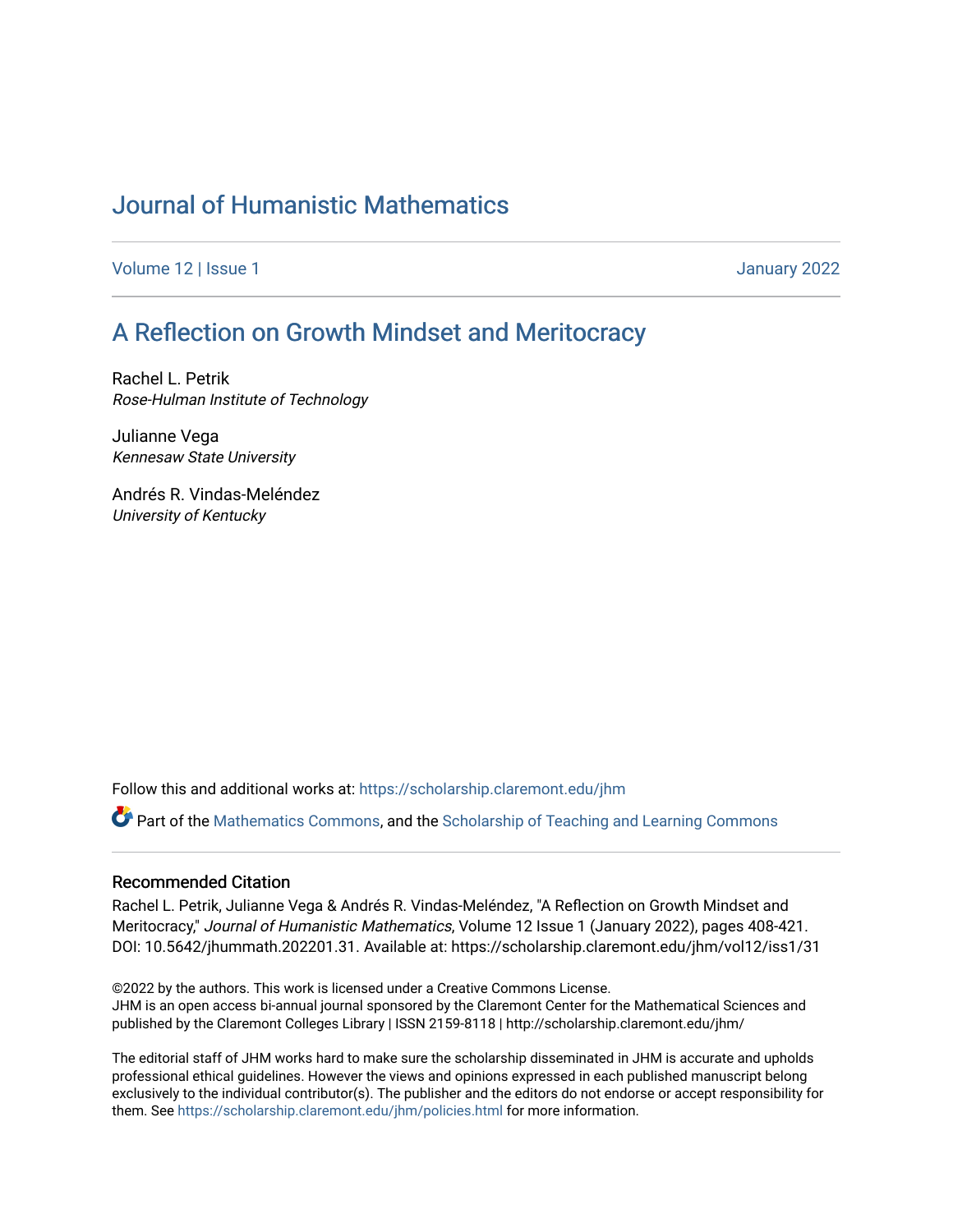## A Reflection on Growth Mindset and Meritocracy

Rachel L. Petrik

Department of Mathematics, Rose-Hulman Institute of Technology, Terre Haute, Indiana, USA petrik@rose-hulman.edu

Julianne Vega

Department of Mathematics, Kennesaw State University, Kennesaw, Georgia, USA jvega30@kennesaw.edu

Andrés R. Vindas-Meléndez

Department of Mathematics, University of California, Berkeley, California, USA andres.vindas@berkeley.edu

## Synopsis

As mathematicians working in higher education, we reflect on meritocracy and growth mindset with a focus on the relationship between the two. We also note the subtle differences between growth mindset and grit. Our reflection ends with suggestions for how to move forward in the math classroom and throughout the collegiate level.

Keywords: growth mindset, meritocracy

## 1. Introduction

"Ideologies provide a framework for making sense of the world and they gain power based on legitimizing the present state of things. Racial ideologies, then, work best when they offer invisible, commonsense explanations to keep the status quo. [. . . ] It shows the denial to recognize how institutional inequality bestows unearned advantages to Whites." - Dan Battey and Luis Leyva [\[1\]](#page-11-0)

[Journal of Humanistic Mathematics](http://scholarship.claremont.edu/jhm/) Volume 12 Number 1 (January 2022)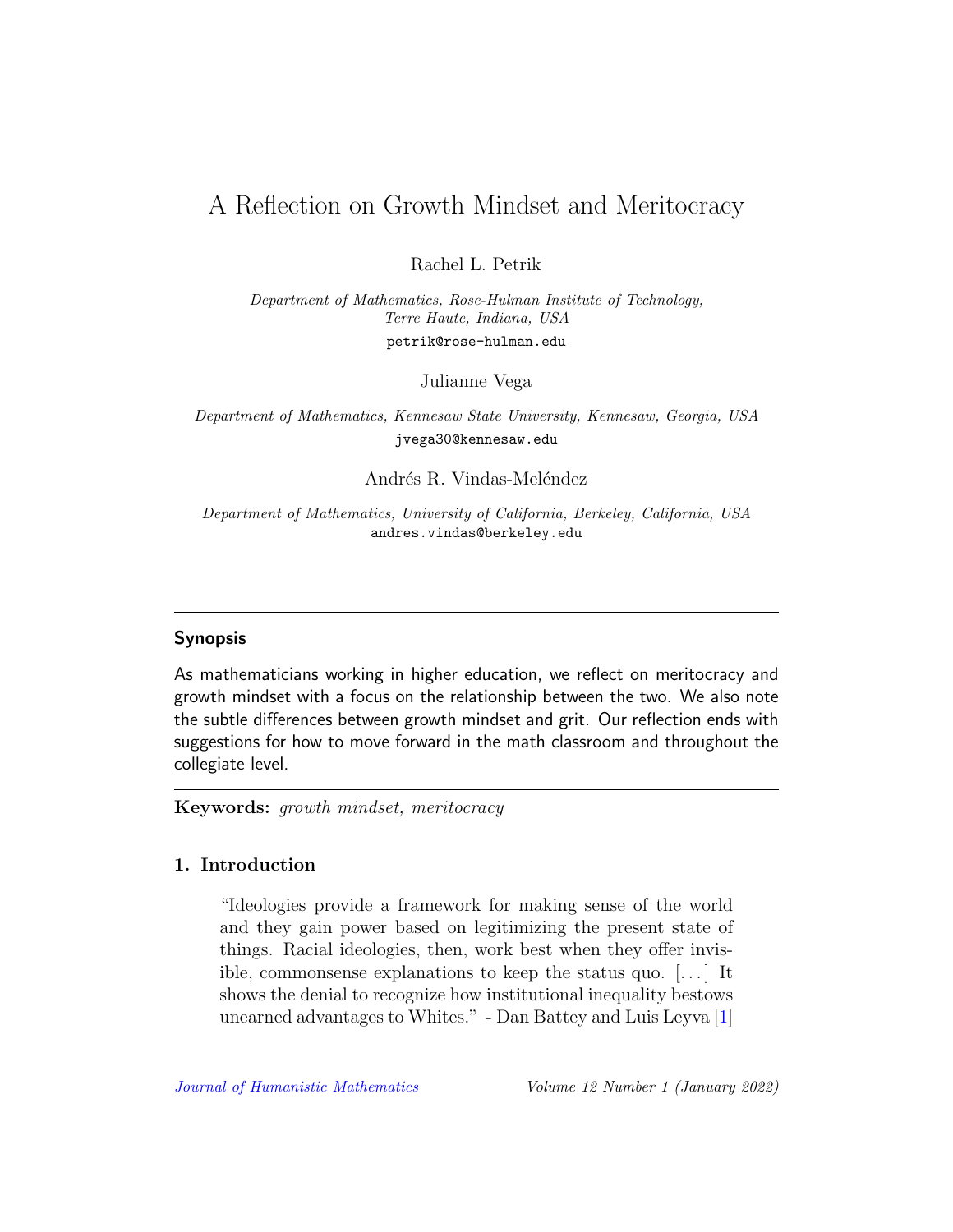As mathematicians, we believe that the idea behind growth mindset is essential, both in the work we do, and in the way we speak about and teach mathematics. In our work, we are continually stretching our minds, striving to understand abstract ideas while finding patterns and making connections between concepts. In our interactions with students, we emphasize that success in math comes from continual learning rather than natural talent, thus emphasizing a growth mindset. These actions are in opposition to a fixed mindset, wherein we distinguish ourselves and others based on perceived natural talent in mathematics. Whether intentional or not, growth mindset plays a role in the way we conduct ourselves as mathematicians.

Therefore, when we see articles like "Rejecting Growth Mindset and Grit on Three Levels" [\[24\]](#page-14-0), which argue that educators promote and reinforce myths about meritocracy when they emphasize growth mindset, it is in our best interest to reflect on and understand the relationship between these concepts. In this paper we reflect on the intricacies of meritocracy, growth mindset, and grit through a critical lens while considering the beneficial aspects of growth mindset. Our guiding questions are as follows: *Does growth mindset promote* meritocracy and, if so, what influence do these messages have? What are drawbacks associated with the promotion of a growth mindset? We conclude with a discussion of ways to incorporate the core ideas of growth mindset into the classroom.

#### 2. Meritocracy

"Under [meritocracy], not everyone can (sic) attain success – you still need to work hard and demonstrate talent – for the first time, the ladder of opportunity is (sic) accessible to anyone. That remains its ostensible promise: whoever proves to exhibit the most merit [...] will be granted access to society's best opportunities." - Ogi Ogas and Todd Rose [\[21\]](#page-14-1)

The moment students step into the education system, they enter a meritocracy — a system driven by rewarding accomplishments. Students in "advanced" classes have the freedom to travel to other classrooms. Students that complete assignments and exams early are granted extra recess. "Gifted students" are tracked and given increased educational opportunities and resources [\[25\]](#page-14-2). Undergraduate students that do well in classes have the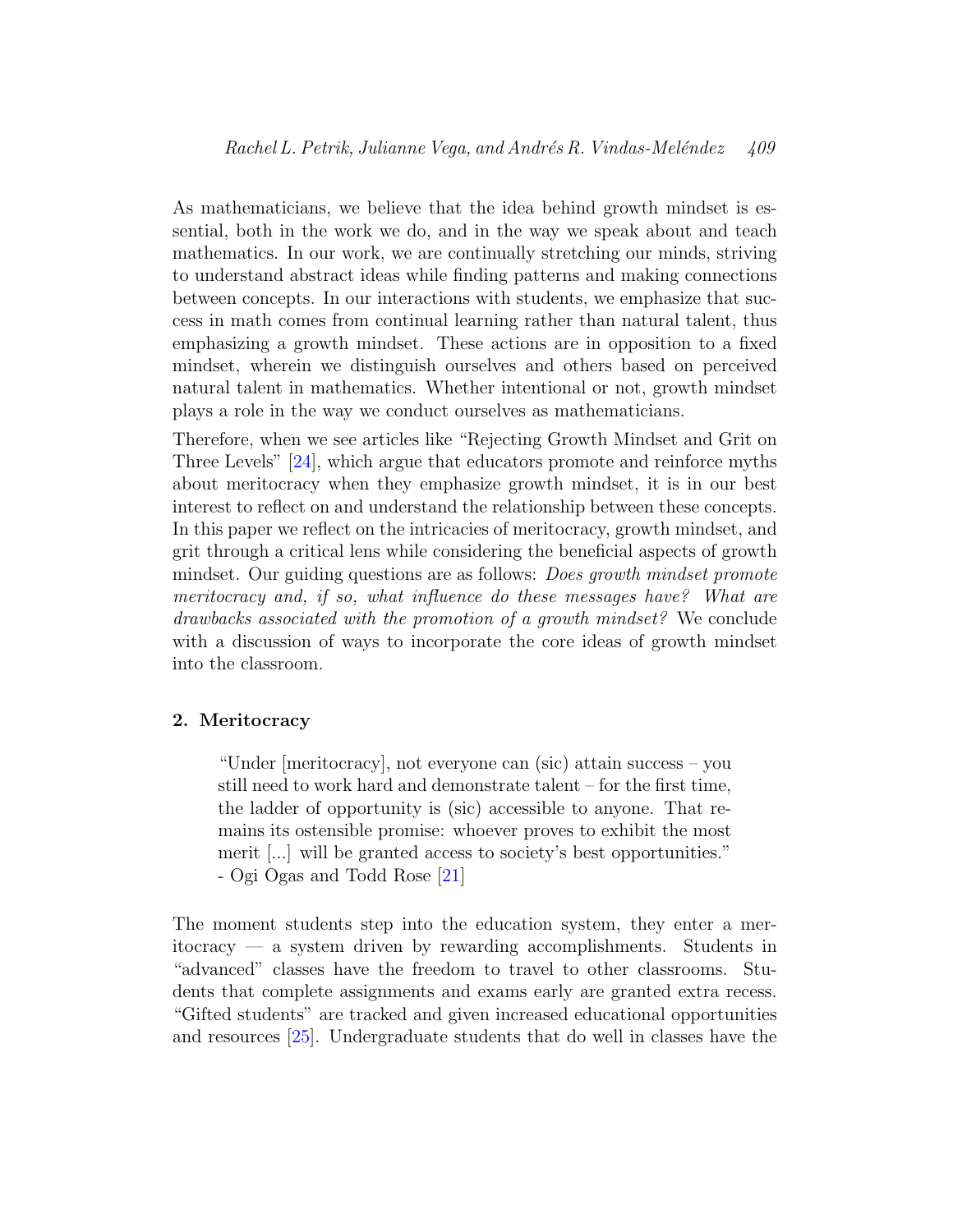opportunity to become paid tutors through departments. Honor societies, awards, and special events mark the achievements of our students. The benefits from these examples continue to persist for students long after they leave K-12 and through post-secondary. In contrast, students not receiving these opportunities experience lasting ramifications. Even among educators, meritocracy is alive and well. To receive professional development funds, to get promoted, to get tenure, educators need to demonstrate merit.

In theory, the construct of meritocracy probably seems reasonable, and even perhaps natural or desirable. People should be rewarded for their accomplishments. But in practice we are turning a blind eye to some critical questions. Who is being recognized for their merits? At what point are we rewarding privilege over merit? And who decides what counts as merit?<sup>[1](#page-3-0)</sup>

As early as primary school, we begin to see how socio-economic status plays a part in student success. For example, in the United States, public primary and secondary schools depend on property taxes for one-third of their funding [\[18\]](#page-13-0). These funds are dependent on the location of the school and therefore inherently benefit populations with higher socioeconomic status. Furthermore, students living in poverty not only face challenges in school quality, but have significant life circumstances that directly affect their schooling experience and performance [\[2\]](#page-11-1). Federal funds are no better. Policies like No Child Left Behind build upon and further contribute to an already discriminatory system by penalizing schools whose students do not perform well, forming walls between those with privilege and those without [\[15\]](#page-13-1). In addition, non-white school districts have lost \$23 billion in comparison to white school districts due to the 2007-2008 financial crisis [\[7\]](#page-12-0), which impacts the resources available to the students.

Inequities start at the onset of students' educational journey and continue to compound, thus resulting in a lasting effect. In Nice White Parents, a pod-cast series from Serial Productions,<sup>[2](#page-3-1)</sup> Chana Joffe-Walt investigates the effect of white parents' relationship with public schools in New York City, sharing how schools cater to white parents as a way to gain a strong reputation.

<span id="page-3-0"></span><sup>&</sup>lt;sup>1</sup> It is worth noting that the term meritocracy was coined ironically and was never intended to be an educational framework; interested readers may check out [\[28\]](#page-14-3).

<span id="page-3-1"></span><sup>&</sup>lt;sup>2</sup> The five-part series is available on most podcast platforms; for more on *Nice White* Parents, see [\[23\]](#page-14-4).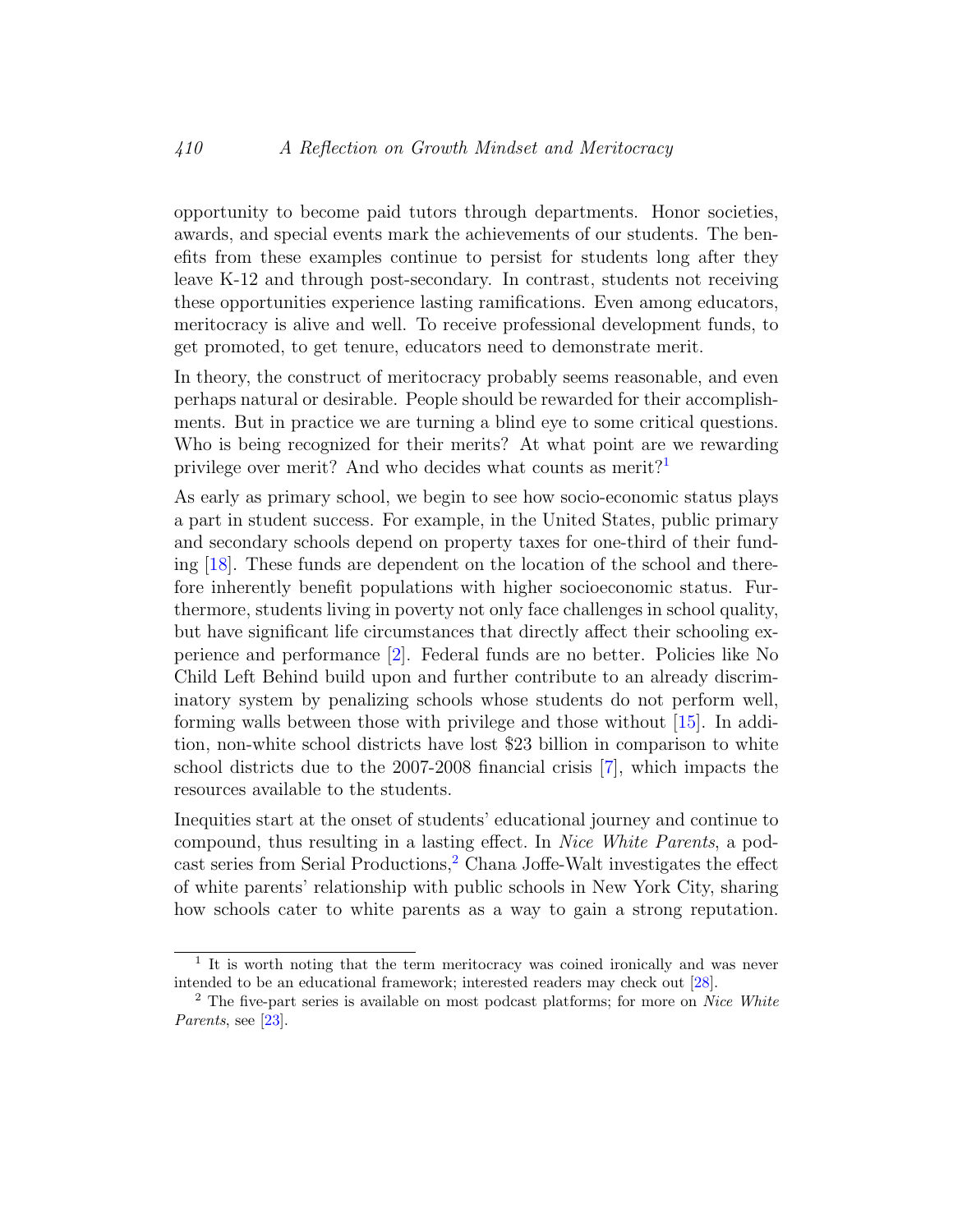All of these instances of relative advantage and disadvantage have a disproportionately negative effect on students of color, low-income, and rural communities as they continue in a meritocratic system.

We believe that a main issue with the construct of meritocracy is that it ignores each student's unique background and beliefs. From the onset and as students progress through the education system, their experiences, backgrounds, and advantages continue to diverge. As educators, it is important for us to understand that every student in our classroom has already led a vast and unique life. Even when we are aware of this, by the time students reach the college classroom, the meritocratic system is already ingrained in the way they are viewing their experience. They often internalize the general message, that the system is telling them what they deserve based on their past performance. All the same, many students are also aware of the biases built into the system, and at times it feels to them like it is less about demonstrating the knowledge that they have gained and more about surviving a biased "carrot-and-stick" system. Thus the construct and assumptions of meritocracy act as a thin veil used to maintain deeply seated practices in society that benefit specific groups and disadvantage others.

How many times do teachers say "everyone can succeed" when in reality they should say "everyone could succeed if the playing field were equitable?"

## 3. Growth Mindset

"A growth mindset isn't just about effort. Perhaps the most common misconception is simply equating the growth mindset with effort." - Carol Dweck [\[6\]](#page-12-1)

In Mindset: The New Psychology of Success [\[6\]](#page-12-1), Carol Dweck proposes growth mindset as a solution to navigating the educational system, which is assumed to be neutrally and inherently meritocratic, while maintaining a focus on individual success. A growth mindset is one in which you believe that "qualities are cultivated through your effort," whereas a fixed mindset is one in which you believe that your "qualities are carved in stone." In addition, the framework of growth mindset proposes that failure is an integral part of learning. Dweck goes on to say that "people with a growth mindset believe that every person's true potential is unknown; that it's impossible to foresee what can be accomplished with years of passion, toil, and training"  $[6, \text{page 7}]$  $[6, \text{page 7}]$ .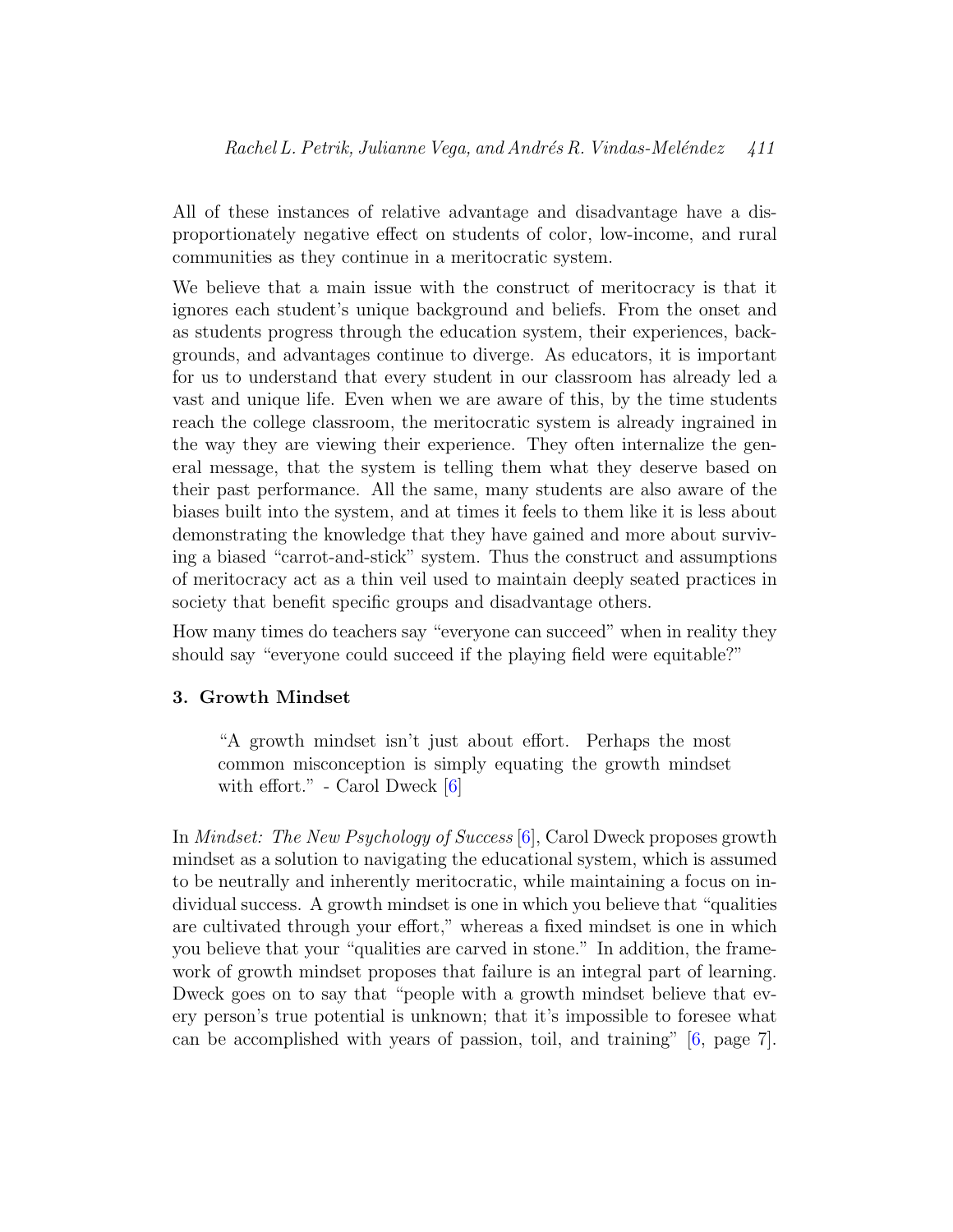Growth mindset aims to harness rich personal development rather than promote comparison against peers.

A growth mindset approach to math education promotes the idea that math ability is developed rather than an innate quality one possesses. As educators, it is particularly important for us to understand how growth mindset can be promoted within the classroom. The core principle of growth mindset is to encourage self-reflection and self-assessment, and some instructors have promoted it through reflection activities such as reading articles like "How Your Beliefs Can Sabotage Your Behavior" by James Clear [\[4\]](#page-12-2) or by watching videos, such as "Fixed Mindset v. Growth in Math" by Jo Boaler [\[3\]](#page-11-2). Growth mindset can also be promoted through subtle actions. For example, an emphatic "yet" in response to the statement "I just don't know how to do this" might remind learners that learning is a process. There has also been promising work done at the K-12 level on possible psychological interventions around growth mindset. For example, Yeager et al. conducted a cross-institutional online intervention to increase growth mindset and found a uniform positive effect on math and science grade point averages [\[27\]](#page-14-5).

How do students move towards a growth mindset when the structures in place prohibit growth? Is it even possible to foster such ideas in a system that values merit, especially when what counts as merit is so often opaque? What about in a system that is structurally racist? An uncritical emphasis on growth mindset has the potential to disregard the systemic barriers, history, and challenges that large groups of students have faced, are facing, or will face. In particular, such systemic barriers exist for many students from marginalized communities.

As we acknowledge students' individual or societal circumstances, we must be careful that the narrative does not move away from the mathematics or student progress and towards a discourse on math ability and individualism, where independence and self-reliance are stressed. Within certain interpretations of the ideology surrounding growth mindset, there is the underlying assumption that a student's only barrier to what they can accomplish is themselves. Such discourse will almost always imply that certain students are lacking math ability or effort, which could be detrimental to the academic journeys of already marginalized students.

In short, when we begin to generalize all students' experiences, the message behind growth mindset goes awry. An individualist narrative enforces the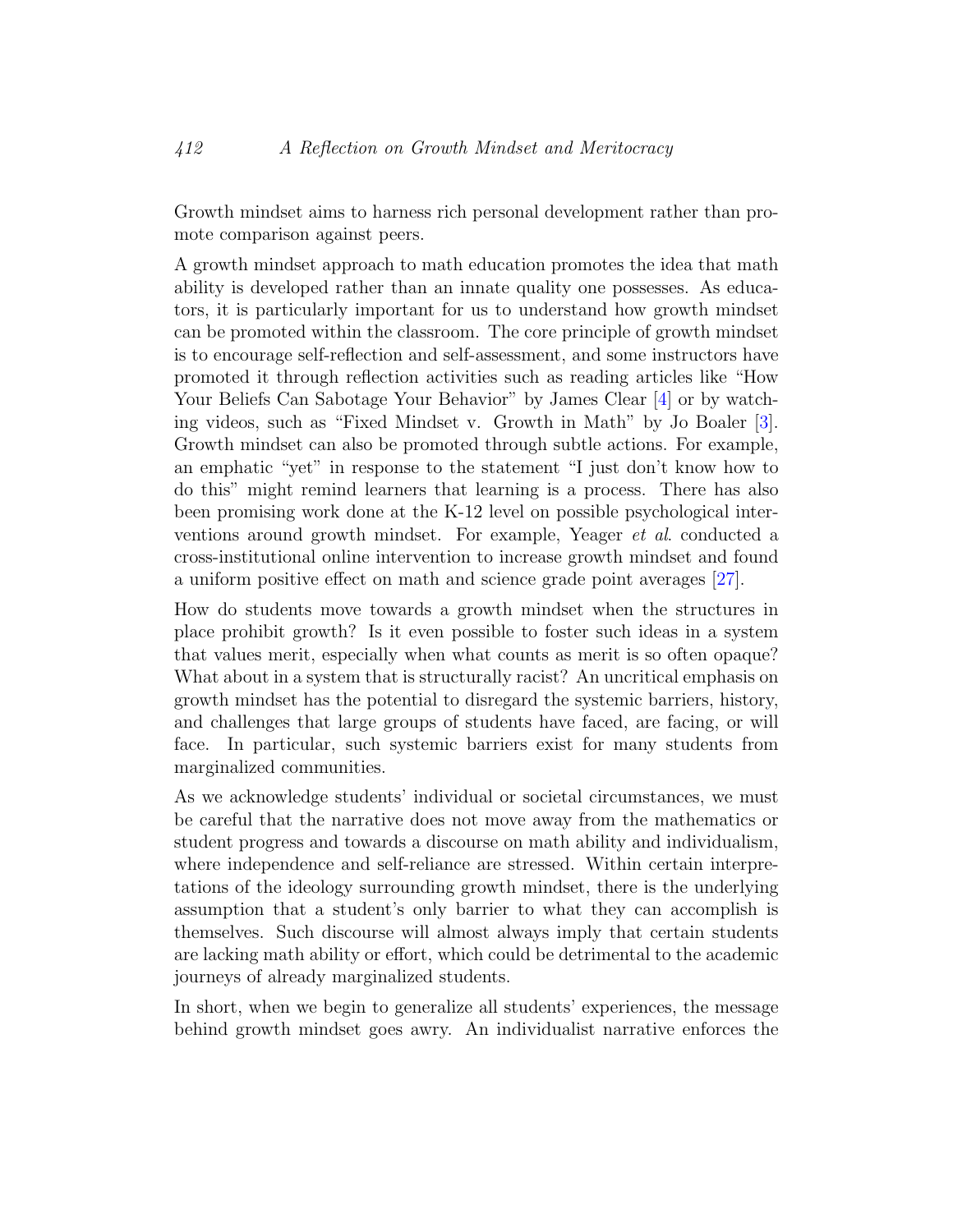twisted message that growth mindset equates to "work harder to achieve more." This takes us to the primary way we see the ideas of growth mindset distorted: grit.

#### 4. Grit

"In the name of efficiency, institutions usually collapse the entire variety of human passion into a single featureless 'generic motivation,' a simple one-dimensional metric ranging from high to low. Generic motivation goes by many different names, including selfdiscipline, resolve, tenacity, perseverance, fire in the belly, and grit. But in the final analysis, all these labels are merely shorthand for 'Your individuality does not matter.' " - Ogi Ogas and Todd Rose [\[21\]](#page-14-1)

There is a small, yet important, distinction between grit and growth mindset. In 2016, Duckworth defined grit as sustained passion and persistence applied to achieve long-term goals [\[5\]](#page-12-3). The guiding motivation behind grit is that it is available for anyone to learn and it is a predictor of success.

We venture to say that when promoted unconsciously, the construct of growth mindset evolves imperceptibly into grit. And what could be wrong with that?

At first glance, a declared emphasis on grit appears to have no negative consequences in the mathematics classroom. Many can agree that to succeed (however you may interpret success) in mathematics, and more generally in higher education, the foundations for grit are needed. Yet grit can neglect a student's personal history, cultural background, well-being, etc. Dr. Bettina Love declares a focus on grit to be the "educational equivalent of The Hunger" Games," that is to say that grit can be perceived as overcoming a series of challenging events where only a few (or one) will come out as victor [\[17\]](#page-13-2). The promotion of grit may send a message of "you're not working hard enough on what we deem important" to the learner who is struggling, rather than an emphasis on self-reflection and growth. This in turn can create an environment where students are encouraged to over-extend themselves, and often not for their own benefit but for their instructors' comfort.

Grit is typically conceptualized with a disregard to institutional and systemic barriers. Only a select few succeed in a grit culture, thus turning the whole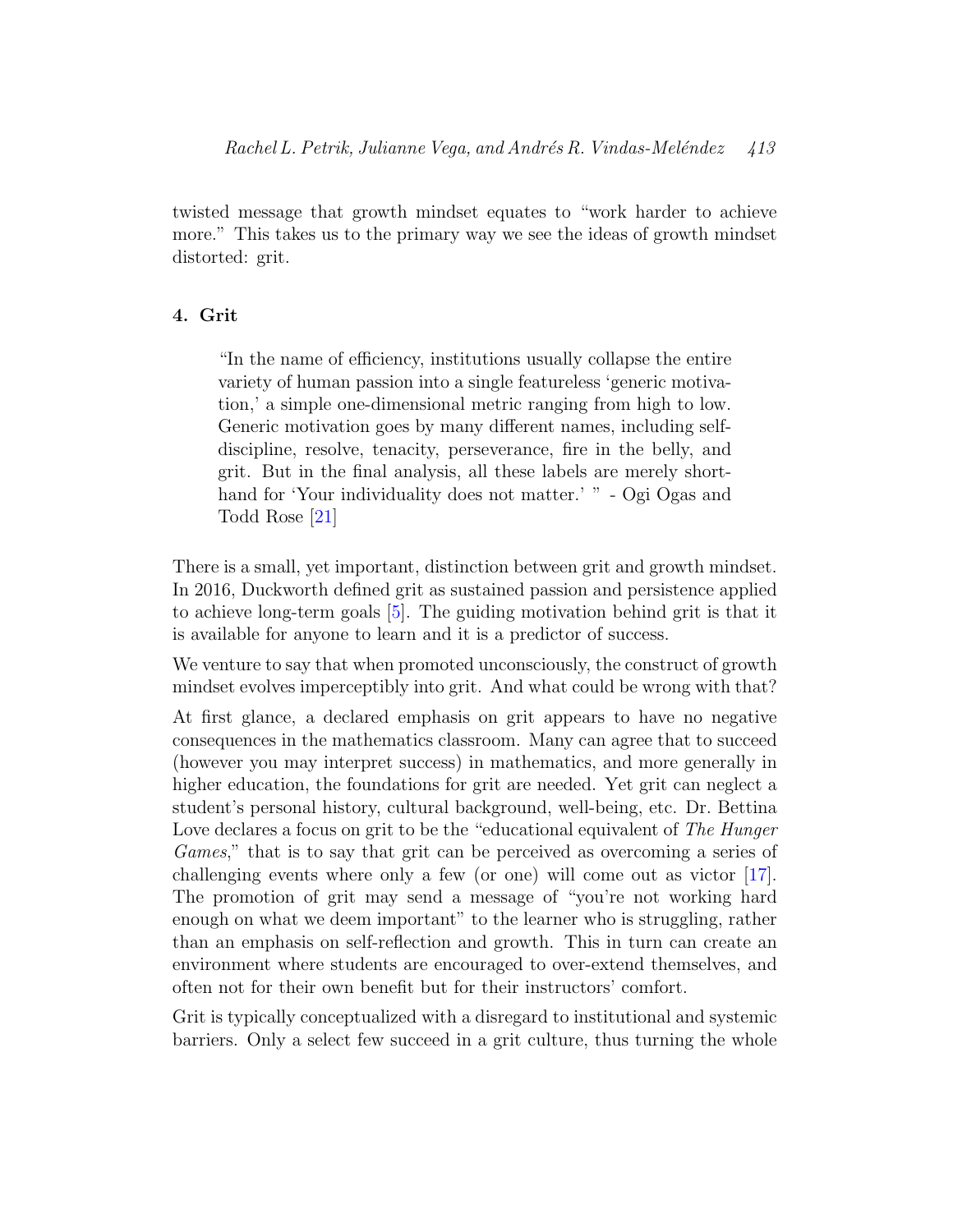enterprise into an individualistic venture. When grit is encouraged in the educational setting, those challenged by institutional barriers get left behind. Furthermore, grit overshadows challenges that a student may have previously faced, as is the case with underrepresented students in mathematics. When thinking about marginalized students, for example, grit is positively acknowledged for those students who "succeed", but educators often fail to acknowledge the students who do not meet the external standards of success.

In summary, we believe that while growth mindset is not a perfect framework, it allows students to reflect on their relationship with their studies. On the other hand, grit at face value emphasizes hard work and success in relation to others, and pits the individual against peers, all the while dismissing the impact of systemic considerations.

## 5. Moving Forward: Does growth mindset have a space in our classroom?

"We now know that when students experience differentiated and culturally responsive supports and challenges, only the slimmest subset of children are incapable of meeting our academic standards." – Joe Feldman  $[10]$ 

We can promote growth mindset consciously, and therefore de-emphasize the destructive myths about meritocracy, by encouraging reflection, leading student-driven discussions, and modeling a growth mindset as the instructor. We start this section with some questions for the reader to consider: What does a "socially conscious" growth mindset framework look like? And, how would we implement such a framework? Is the exclusion of certain groups' histories and experiences inherent to the framework of growth mindset?

In the rest of the section, we share some of our ideas on how to positively cultivate growth mindset in the mathematics classroom and throughout the collegiate level.

## 5.1. Reflections

When promoting growth mindset consciously, instructors should be mindful of who is present in their shared classrooms and mathematical spaces. Setting up a classroom that cultivates reflection encourages students to adopt a growth mindset without forcing the tools and ideas onto the student.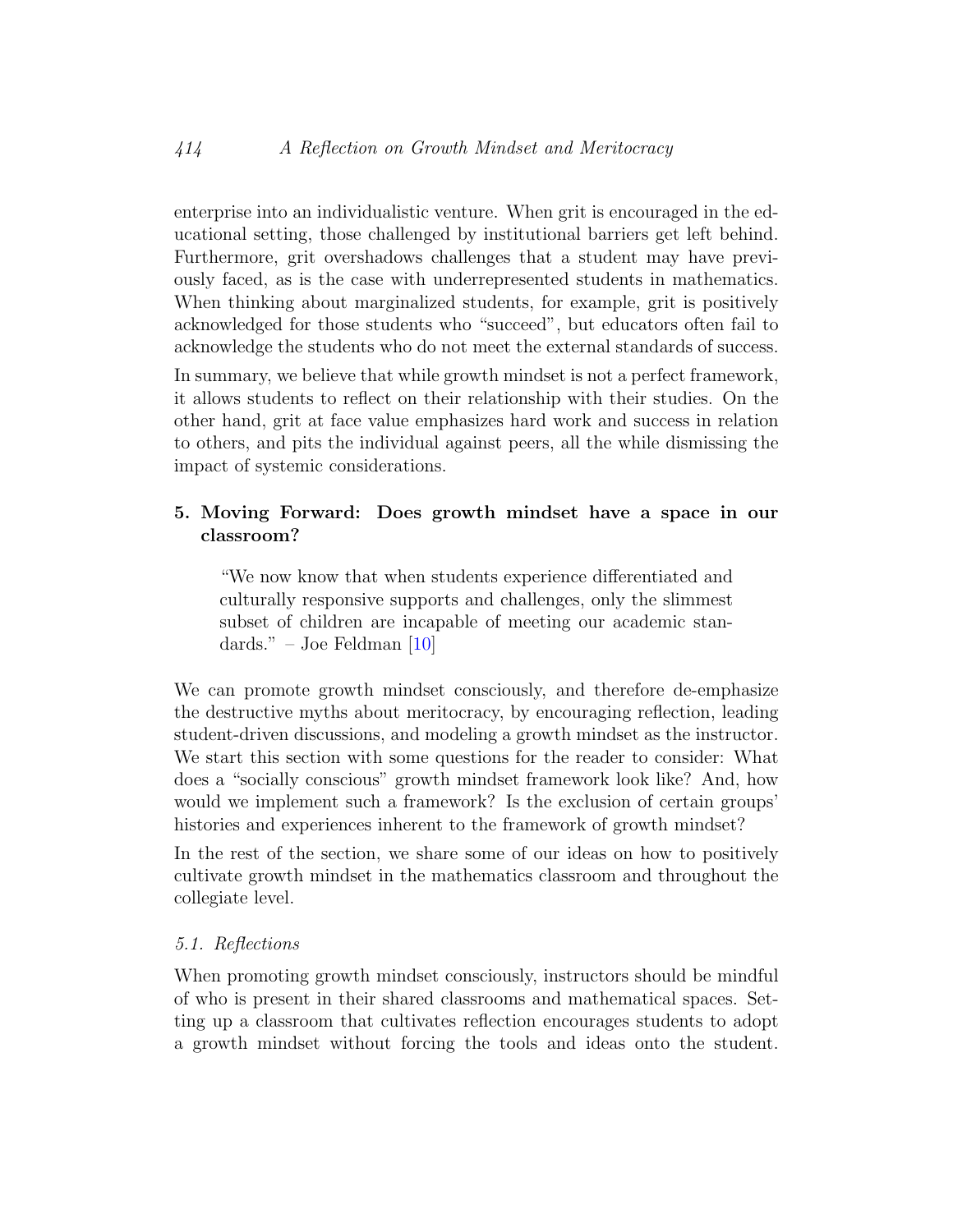This might look like having students write their "mathematical autobigraphy" at the beginning of the semester or by having students write journal entries throughout the course. Mathematical autobiographies help instructors understand and respond to students' disposition for learning mathematics; see for example [\[22\]](#page-14-6). Some sample guiding questions are:

- Tell us about your childhood. Do you recall what first sparked your interest in math (if at all)?
- Who were/are your mentors?
- Detail your first experience(s) where you were supported/discouraged in learning more mathematics.
- What positive/negative experiences have you faced in previous mathematics courses?
- What are some of your short-term and long-term goals (personal, academic, etc.)?
- What contemporary issue would be helped by math?
- What social, structural/institutional, and individual forces have served as obstacles in your experiences in learning mathematics?

Journal entries throughout the course allow instructors to understand and respond to students' thinking. Additionally, they help promote the instructor's own growth by providing an opportunity to identify places for improvement in their instruction and ability to guide students' learning, exploration, and appreciation of mathematics. Some possible journal prompts are:

- Describe a new strategy, method, or topic you learned.
- What new math words did you learn? How well do you understand the definition? Can you make a connection of that word with other real-life applications?
- What mistakes or misconceptions have you caught yourself making? How will you correct this?
- What have you found challenging? How have you challenged yourself?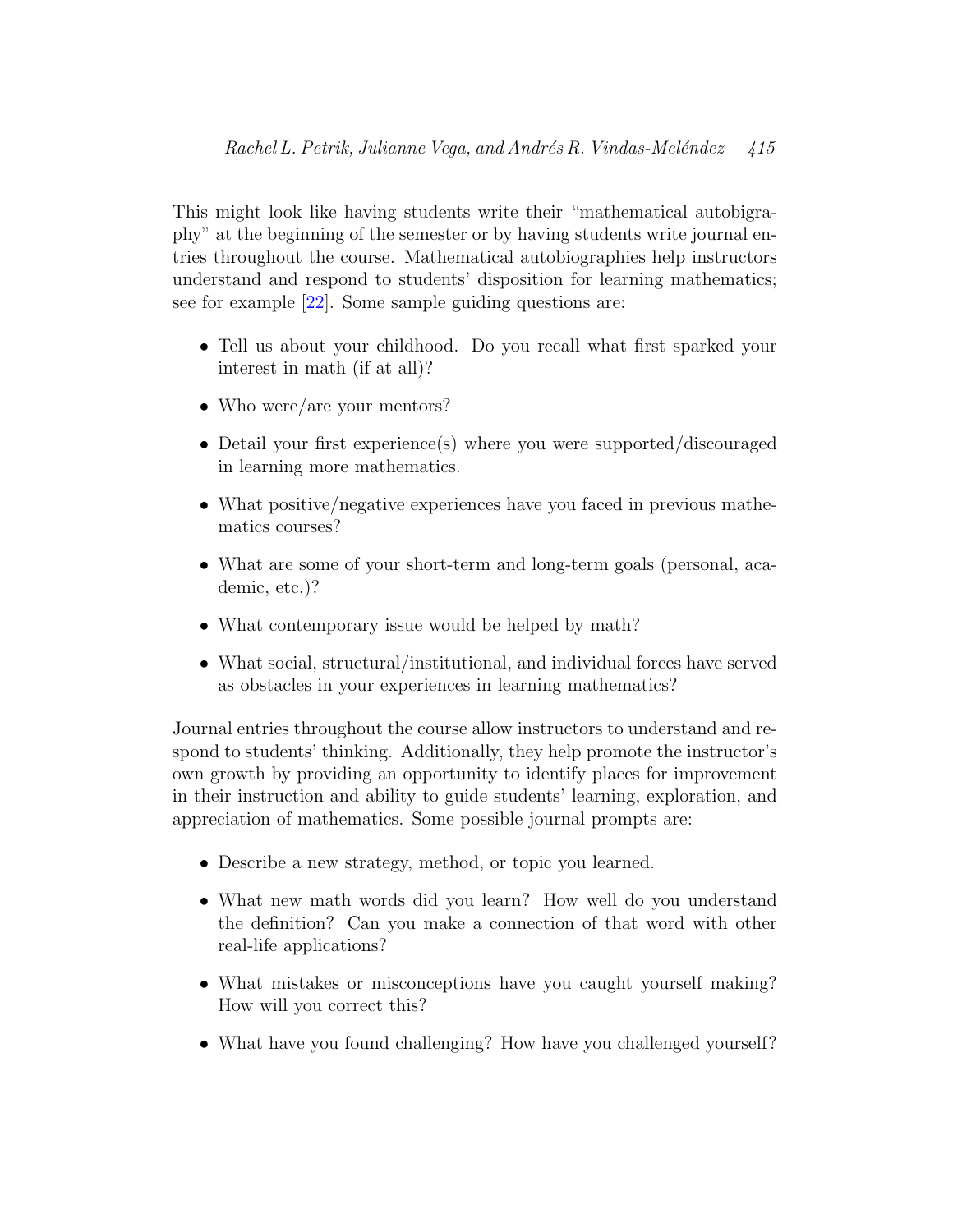As for the students, journal entries allow students to express their thoughts in written form. They also allow them to reflect more deeply on their own learning processes; see for example  $[14]$ , where the author uses questions to encourage students to engage metacognitively with their own learning. Based on our experiences, students have appreciated revisiting their notes and journal entries during the lectures or group sessions. They also have a written record of their growth in their own mathematical practices and knowledge. Journal entries allow students to see how their thinking has changed and how much mathematics they have learned.

End of semester portfolios are another way to incorporate reflection throughout the entire course. Portfolios provide an opportunity for all students to reflect on what they have learned over the semester. Students who struggled can identify areas of growth to gain a deeper understanding of their academic journey and students who performed well can find something challenging and interesting, where they were encouraged to learn more or to help others grow and learn.

#### 5.2. Engagement

Growth mindset fosters curiosity and further reflection of the material. Now that we have seen how to build time and space for reflection into our courses, we turn our attention towards how to show students that we value both reflection and growth.

We consider two ways to accomplish this goal. The first is to engage with students during and after the reflection activities through written responses, discussions, and class time devoted to such endeavors. Through these actions, we are telling students that we consider reflection to be a valuable portion of the course and their learning throughout the course. Traditionally, providing a grade for reflective engagement signals to students that we value these assignments, but it is also possible to show students we value these assignments through goal setting, peer discussions, and emphasizing the relationship between reflections, self-assessment, and exam scores [\[10\]](#page-12-4).

The second way we can show students we value reflection and genuine student growth is to adopt mastery-based grading (or similar variants) or find opportunities for students to reassess and demonstrate growth in particular areas. Mastery-based grading is a system that assesses and promotes deeper learning through a grading scheme structured around flexibility for mastering standards rather than achieving points for a letter grade [\[11\]](#page-12-5).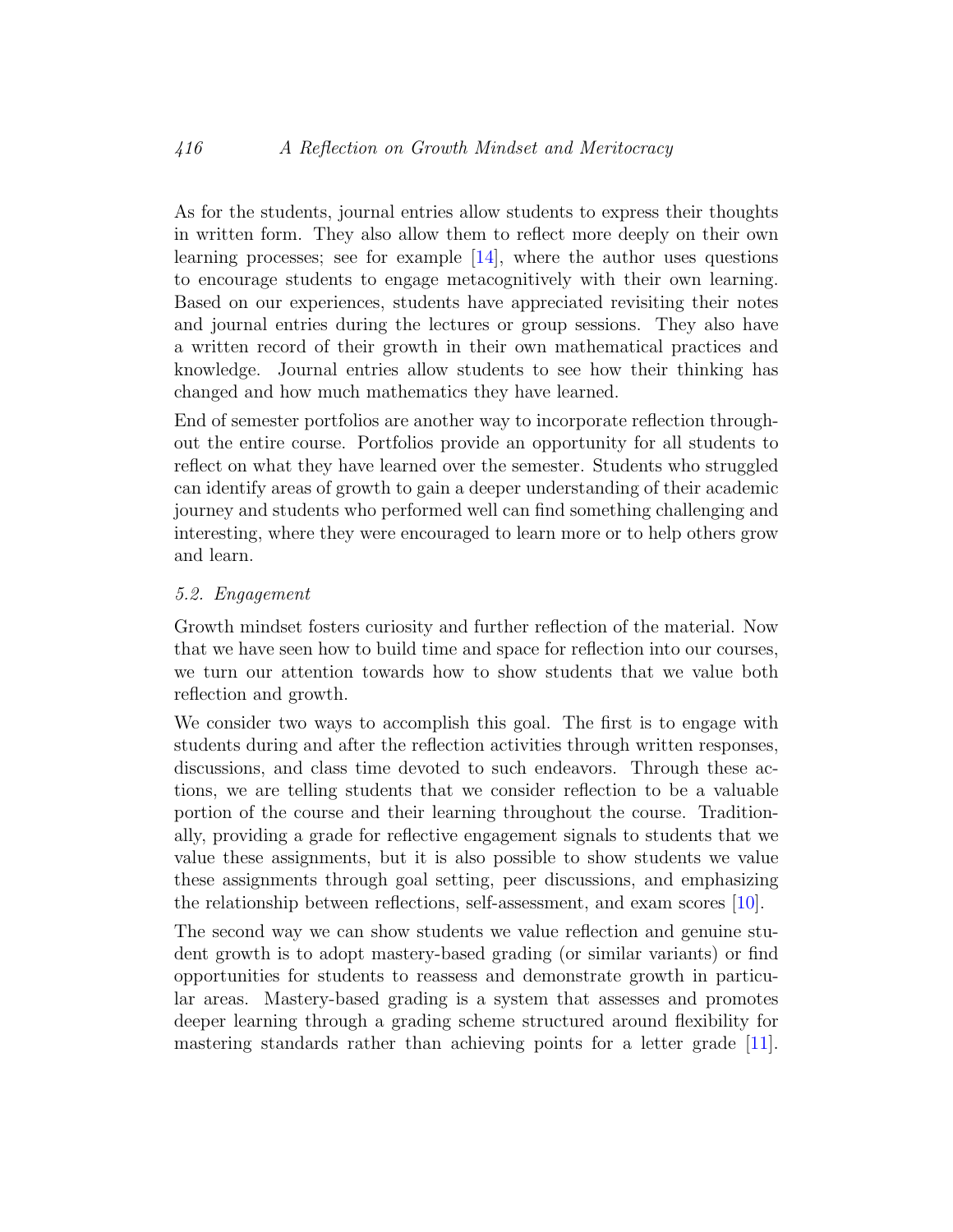It reinforces a growth mindset as it allows students to return to concepts they didn't understand fully the first time around. In contrast, students in a traditional points-based grading scheme are less likely to continue to grapple with difficult concepts after a summative assessment has passed and thus viewing the failure as permanent. Adopting this approach towards grading signals to the students that ultimately their instructor cares about them learning the material. When implementing mastery-based grading, it is important to have a clear set of standards and rubrics for students to fully understand what is being asked of them, which allows them to take more ownership of their own learning within the classroom. Furthermore, this approach provides natural flexibility which gives students the ability to work around unexpected circumstances.

## 5.3. Institutional Changes

Promoting grit, under the guise of growth mindset, emphasizes the unhealthy meritocratic aspect of our educational system which leaves no space to interpret the individual's experience. Below are a few systemic changes that can de-emphasize the myth of meritocracy and promote growth mindset in a healthier manner.

The first is to de-stigmatize differences in understanding and experience. It is not where we begin at the start of the journey that matters but rather the success we experience along the way and at the end. One way we can take a step in this direction is to remove SAT and GRE score requirements from college and graduate admissions.[3](#page-10-0)

The second is to work alongside bridge programs to build systems embedded in departments and universities that support student growth and sense of belonging. Folks running programs such as Bridge to Enter Advanced Mathematics (BEAM), the Math Alliance, and the Enhancing Diversity in Graduate Education (EDGE) think deeply about how to support underrepresented students and prepare them for the next stages in their academic journey. Some of the first steps to building a support system within a department or university should be to reach out to these leaders and learn what works well and what are challenges in supporting these students.

<span id="page-10-0"></span><sup>&</sup>lt;sup>3</sup> Readers may read up on the issues about the SAT and GRE in admissions in [\[8,](#page-12-6) [9,](#page-12-7)] [13,](#page-13-4) [12\]](#page-12-8) and [\[16,](#page-13-5) [19,](#page-13-6) [20\]](#page-13-7), respectively.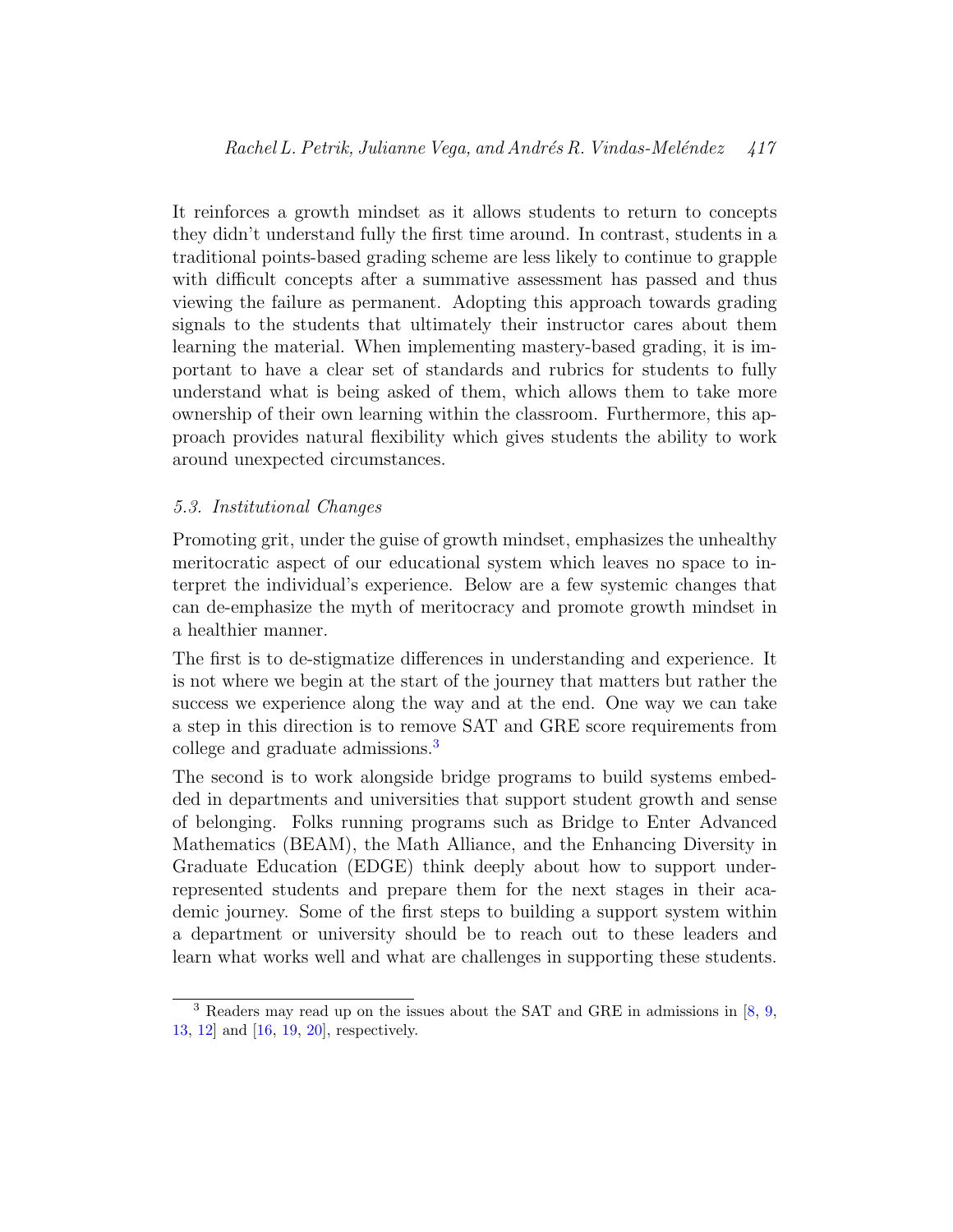By working with or alongside bridge programs, we can gather and analyze data leading to the integration of best practices for underrepresented students into our departments and universities.

Finally, we, as mathematics instructors and administrators, can be more aware of our students' backgrounds. The university structure can support these efforts by providing professional development on culturally responsive teaching (see for example [\[26\]](#page-14-7)) and enhancing communication between faculty, academic, and behavioral university systems. In doing so, we will equip ourselves with the tools to better support our students.

The suggestions that we are proposing to move us forward work on the level of the individual, classroom, department, and university. It is important to focus on all levels of the university system to deemphasize and even remove the myths of meritocracy, and instead, emphasize student growth and cultivate a more equitable learning environment.

#### Acknowledgements

We extend our gratitude to Luis A. Leyva and Brian Katz for their literature suggestions. We would also like to thank Ben Braun, Cindy Jong, Sarah Klanderman, Dave Kung, and Jeff Slye for comments on preliminary versions of this reflection.

#### References

- <span id="page-11-0"></span>[1] Dan Battey and Luis A. Leyva, "A framework for understanding whiteness in mathematics education," Journal of Urban Mathematics Education, Volume 9 Number 2 (2016), pages 49–80. Available at [https:](https://eric.ed.gov/?id=EJ1124962) [//eric.ed.gov/?id=EJ1124962](https://eric.ed.gov/?id=EJ1124962), last accessed on January 14, 2022,
- <span id="page-11-1"></span>[2] David C Berliner, Poverty and Potential: Out-of-School Factors and School Success, policy brief, National Education Policy Center, 2009. Available at [https://nepc.colorado.edu/publication/](https://nepc.colorado.edu/publication/poverty-and-potential) [poverty-and-potential](https://nepc.colorado.edu/publication/poverty-and-potential), last accessed on January 14, 2022.
- <span id="page-11-2"></span>[3] Jo Boaler, "Fixed Mindset vs. Growth Mindset," video recording of Lesson 2 from Jo Boaler's How to Learn Math (for Students) course, offered jointly through edX and Stanford Graduate School of Education, available at [https://www.edx.org/course/](https://www.edx.org/course/how-to-learn-math-for-students-2) [how-to-learn-math-for-students-2](https://www.edx.org/course/how-to-learn-math-for-students-2).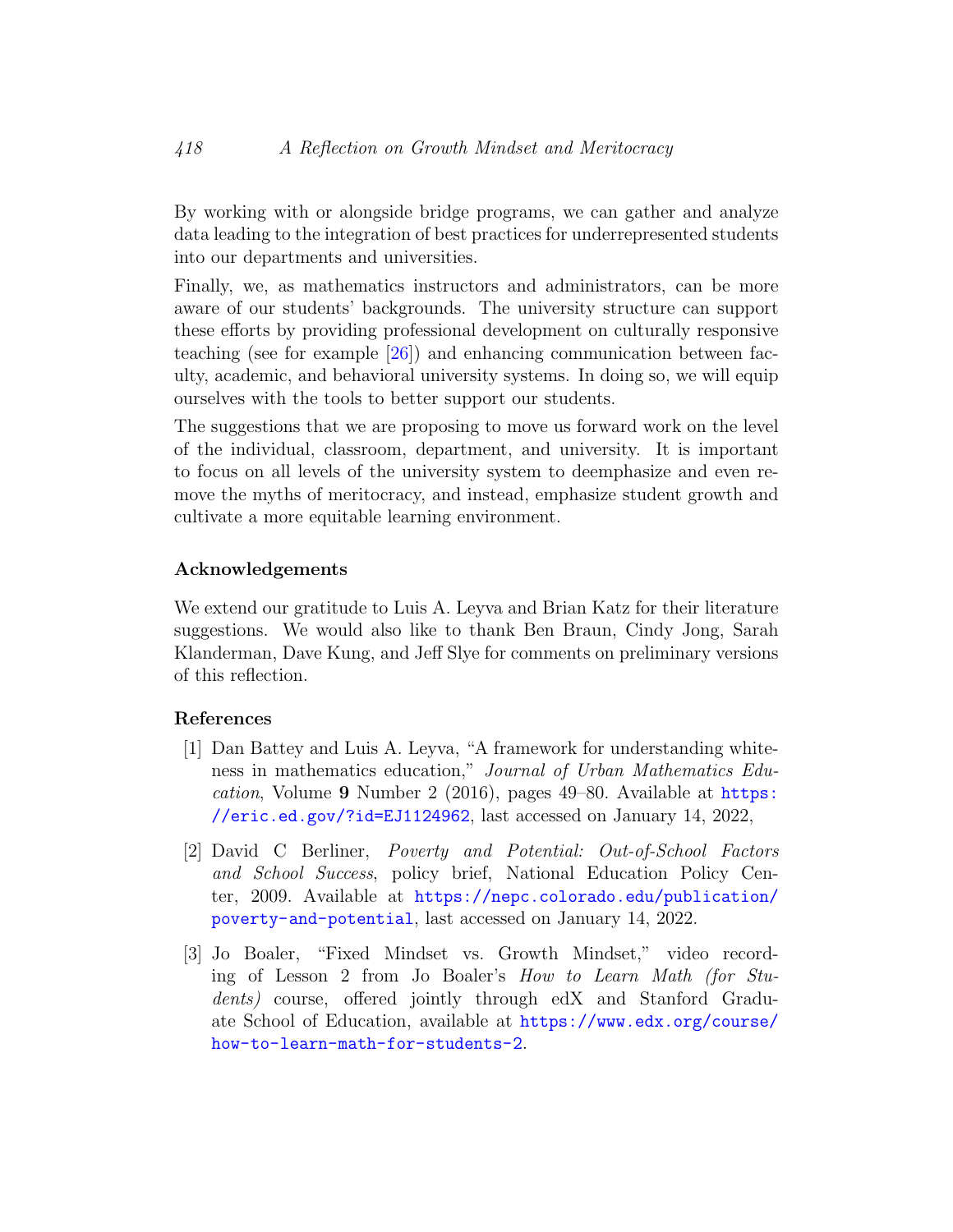- <span id="page-12-2"></span>[4] James Clear, "How your beliefs can sabotage your behavior," web content, <https://jamesclear.com/fixed-mindset-vs-growth-mindset>, last accessed on January 14, 2022.
- <span id="page-12-3"></span>[5] Angela Duckworth, Grit: The Power of Passion and Perseverance, Scribner, New York, NY, 2016.
- <span id="page-12-1"></span>[6] Carol S Dweck, Mindset: The New Psychology of Success, Random House, New York, 2006.
- <span id="page-12-0"></span>[7] EdBuild, "Nonwhite School Districts Get \$23 Billion less than White Districts Despite Serving the Same Number of Students," web resource, available at <https://edbuild.org/content/23-billion>, last accessed on January 14, 2022.
- <span id="page-12-6"></span>[8] Kim Elsesser, "Is the college board making the sat more difficult for women?," Forbes Online, July 1, 2016, available at [https://www.](https://www.forbes.com/sites/kimelsesser/2016/07/01/is-the-college-board-making-the-sat-more-difficult-for-women/?sh=3668b7695f35) [forbes.com/sites/kimelsesser/2016/07/01/is-the-college-boar](https://www.forbes.com/sites/kimelsesser/2016/07/01/is-the-college-board-making-the-sat-more-difficult-for-women/?sh=3668b7695f35) [d-making-the-sat-more-difficult-for-women/?sh=3668b7695f35](https://www.forbes.com/sites/kimelsesser/2016/07/01/is-the-college-board-making-the-sat-more-difficult-for-women/?sh=3668b7695f35), last accessed on January 14, 2022.
- <span id="page-12-7"></span>[9] Kim Elsesser, "Lawsuit claims sat and act are biased – here's what research says," Forbes Online, December 11, 2019, available at [https://](https://www.forbes.com/sites/kimelsesser/2019/12/11/lawsuit-claims-sat-and-act-are-biased-heres-what-research-says/?sh=1a062e6f3c42) [www.forbes.com/sites/kimelsesser/2019/12/11/lawsuit-claims](https://www.forbes.com/sites/kimelsesser/2019/12/11/lawsuit-claims-sat-and-act-are-biased-heres-what-research-says/?sh=1a062e6f3c42)[sat-and-act-are-biased-heres-what-research-says/?sh=1a062e6](https://www.forbes.com/sites/kimelsesser/2019/12/11/lawsuit-claims-sat-and-act-are-biased-heres-what-research-says/?sh=1a062e6f3c42) [f3c42](https://www.forbes.com/sites/kimelsesser/2019/12/11/lawsuit-claims-sat-and-act-are-biased-heres-what-research-says/?sh=1a062e6f3c42), last accessed on January 14, 2022.
- <span id="page-12-4"></span>[10] Joe Feldman, Grading for Equity: What it is, Why it Matters, and How it Can Transform Schools and Classrooms, Corwin, 2019.
- <span id="page-12-5"></span>[11] Beth Gallegos, "Mastery-based grading: from minimum mindset to a growth mindset," web content at Hapara, posted on September 4, 2019, available at [https://hapara.com/blog/mastery-based-grading/#:](https://hapara.com/blog/mastery-based-grading/#:~:text=Mastery%2Dbased%20grading%20is%20an,certain%20number%20or%20letter%20) [~:text=Mastery%2Dbased%20grading%20is%20an,certain%](https://hapara.com/blog/mastery-based-grading/#:~:text=Mastery%2Dbased%20grading%20is%20an,certain%20number%20or%20letter%20) [20number%20or%20letter%20](https://hapara.com/blog/mastery-based-grading/#:~:text=Mastery%2Dbased%20grading%20is%20an,certain%20number%20or%20letter%20), last accessed on January 14, 2022.
- <span id="page-12-8"></span>[12] Scott Jaschik, "SAT Scores Drop," Inside Higher Ed, September 3, 2015. Available at [https://www.insidehighered.com/news/2015/09/](https://www.insidehighered.com/news/2015/09/03/sat-scores-drop-and-racial-gaps-remain-large) [03/sat-scores-drop-and-racial-gaps-remain-large](https://www.insidehighered.com/news/2015/09/03/sat-scores-drop-and-racial-gaps-remain-large), last accessed on January 14, 2022.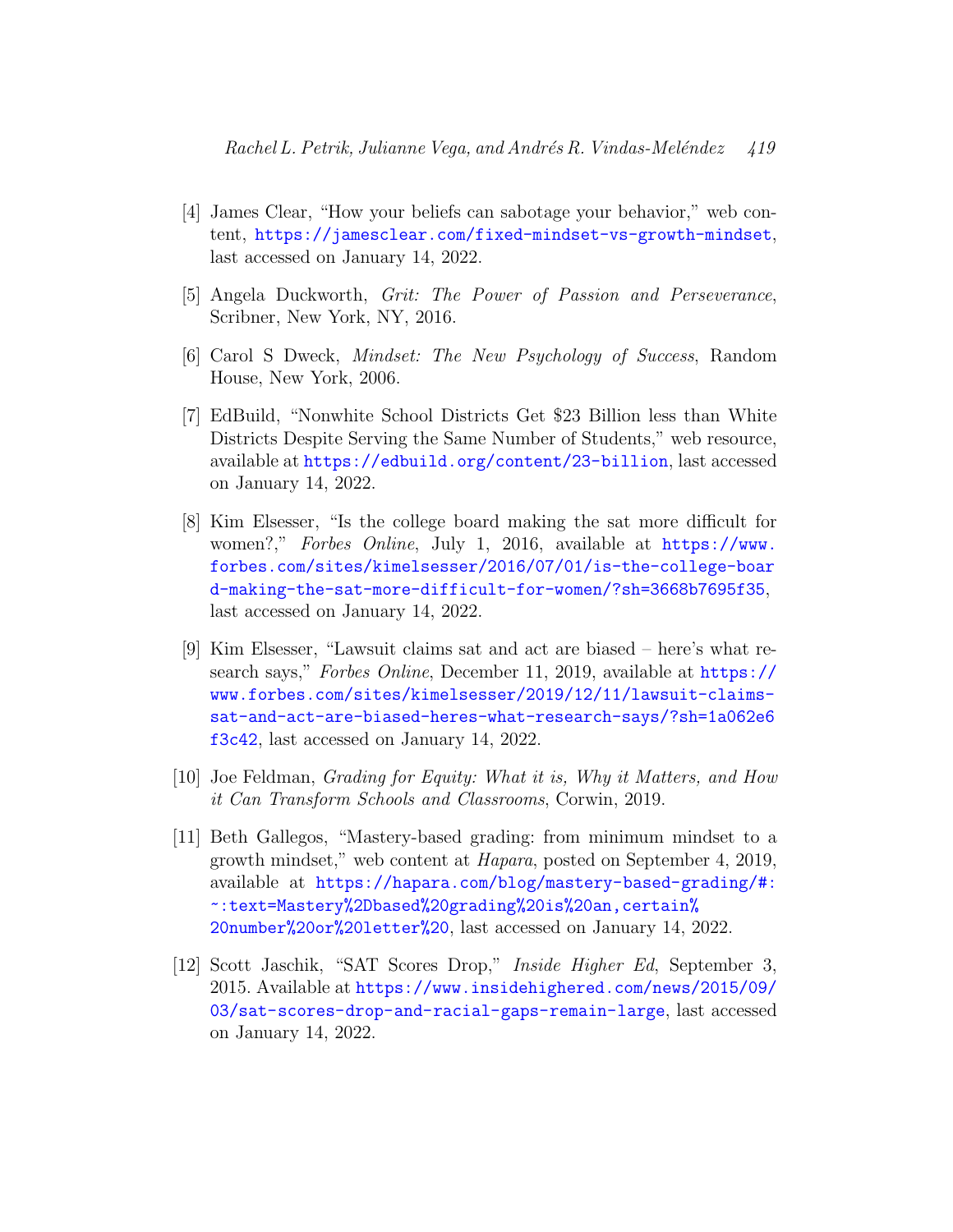- <span id="page-13-4"></span>[13] Scott Jaschik, "SAT Scores Are Up, Especially for Asians," Inside Higher Ed, October 29, 2018. Available at [https://www.inside](https://www.insidehighered.com/admissions/article/2018/10/29/sat-scores-are-gaps-remain-significant-among-racial-and-ethnic-groups) [highered.com/admissions/article/2018/10/29/sat-scores-are-g](https://www.insidehighered.com/admissions/article/2018/10/29/sat-scores-are-gaps-remain-significant-among-racial-and-ethnic-groups) [aps-remain-significant-among-racial-and-ethnic-groups](https://www.insidehighered.com/admissions/article/2018/10/29/sat-scores-are-gaps-remain-significant-among-racial-and-ethnic-groups), last accessed on January 14, 2022.
- <span id="page-13-3"></span>[14] Gizem Karaali, "Metacognition in the Classroom: Motivation and Self-Awareness of Mathematics Learners", PRIMUS, Volume 25 Issue 5 (May 2015), pages 439–452. doi[:10.1080/10511970.2015.1027837.](http://dx.doi.org/10.1080/10511970.2015.1027837)
- <span id="page-13-1"></span>[15] Alyson Klein, "No child left behind overview: Definitions, requirements, criticisms, and more," EdWeek, April 10, 2015, available at [https://](https://www.edweek.org/ew/section/multimedia/no-child-left-behind-overview-definition-summary.html) [www.edweek.org/ew/section/multimedia/no-child-left-behind-o](https://www.edweek.org/ew/section/multimedia/no-child-left-behind-overview-definition-summary.html) [verview-definition-summary.html](https://www.edweek.org/ew/section/multimedia/no-child-left-behind-overview-definition-summary.html), last accessed on January 14, 2022.
- <span id="page-13-5"></span>[16] Katie Langin, "A wave of graduate programs drops the GRE application requirement," Science Online, May 29, 2019, available at [https://www.](https://www.sciencemag.org/careers/2019/05/wave-graduate-programs-drop-gre-application-requirement) [sciencemag.org/careers/2019/05/wave-graduate-programs-drop](https://www.sciencemag.org/careers/2019/05/wave-graduate-programs-drop-gre-application-requirement)[gre-application-requirement](https://www.sciencemag.org/careers/2019/05/wave-graduate-programs-drop-gre-application-requirement), last accessed on January 14, 2022.
- <span id="page-13-2"></span>[17] Bettina L. Love, "Grit is in our DNA' Why Teaching Grit is Inherently Anti-Black," EdWeek, February 12, 2019, available at [https://www.ed](https://www.edweek.org/ew/articles/2019/02/13/grit-is-in-our-dna-why-teaching.html) [week.org/ew/articles/2019/02/13/grit-is-in-our-dna-why-teac](https://www.edweek.org/ew/articles/2019/02/13/grit-is-in-our-dna-why-teaching.html) [hing.html](https://www.edweek.org/ew/articles/2019/02/13/grit-is-in-our-dna-why-teaching.html), last accessed on January 14, 2022.
- <span id="page-13-0"></span>[18] David A Love, "US higher education: A system of meritocracy that never was," AlJazeera, March 26, 2019, available at [https://www.aljaz](https://www.aljazeera.com/opinions/2019/3/26/us-higher-education-a-system-of-meritocracy-that-never-was/) [eera.com/opinions/2019/3/26/us-higher-education-a-system-of](https://www.aljazeera.com/opinions/2019/3/26/us-higher-education-a-system-of-meritocracy-that-never-was/)[meritocracy-that-never-was/](https://www.aljazeera.com/opinions/2019/3/26/us-higher-education-a-system-of-meritocracy-that-never-was/), last accessed on January 14, 2022.
- <span id="page-13-6"></span>[19] Timmy Ma, Karen E. Wood, Di Xu, Patrick Guidotti, Alessandra Pantano, and Natalia L. Komarova, "Admission predictors for success in a mathematics graduate program," arXiv preprint, 2018. [arXiv:1803.00595](https://arxiv.org/abs/1803.00595)
- <span id="page-13-7"></span>[20] Casey Miller and Keivan Stassun, "A test that fails," Nature, Volume 510 (2014), pages 303-304. Available at  $https://www.nature.com/$ [articles/nj7504-303a](https://www.nature.com/articles/nj7504-303a), last accessed on January 14, 2022.